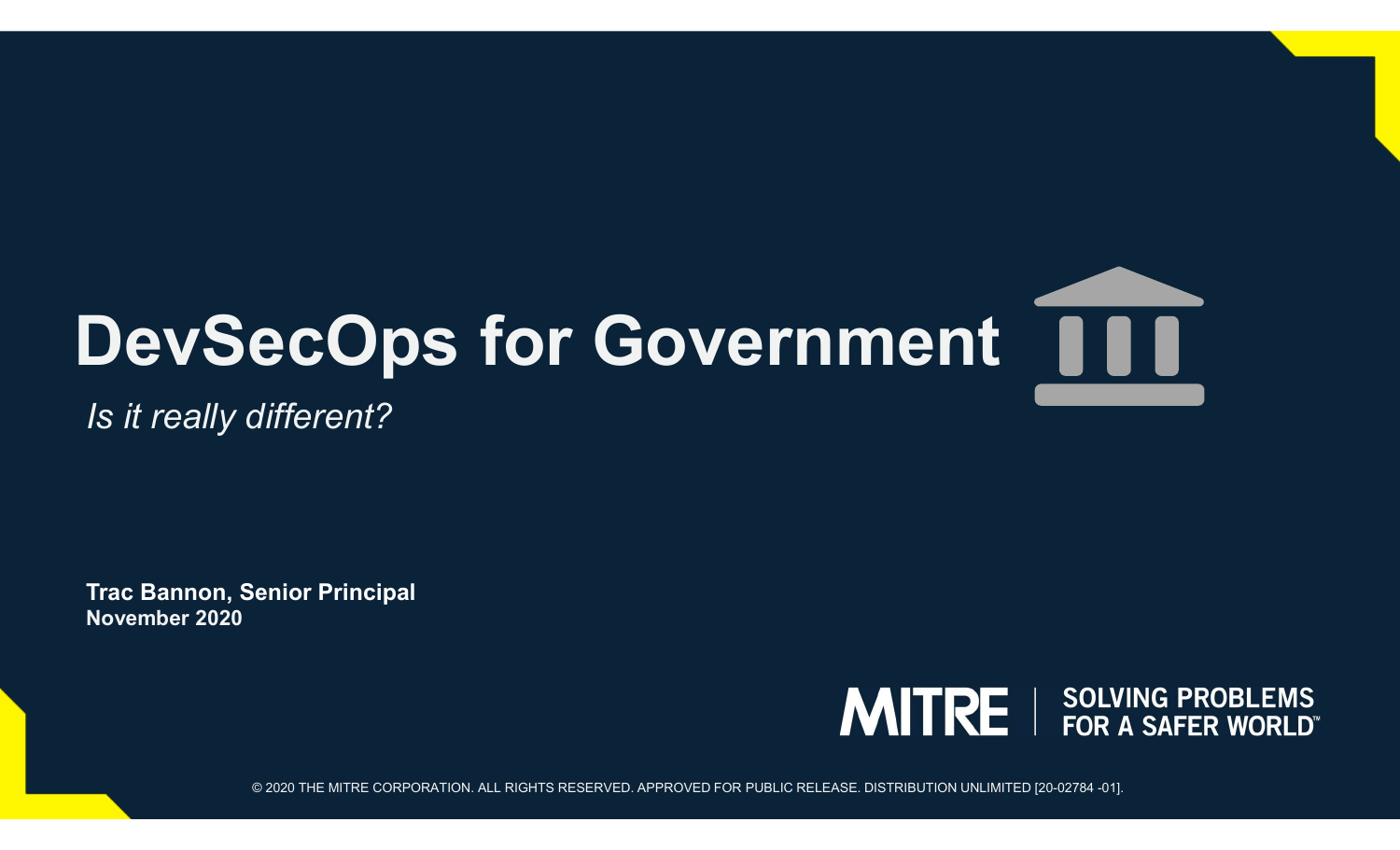#### Snowflakes or Sameness?

- Government agencies, services, ministries, and organizations have long considered themselves so unique they could not benefit from broader industry beyond specific technologies. • Government agencies, services, ministries, and organizations have long considered themselves<br>
• Government agencies, services, ministries, and organizations have long considered themselves<br>
• While government leverages i
- While government leverages industry tech, there is growing recognition that government can learn from industry methodologies
- Government has typically been focused on oversight as opposed to design/build
- challenges: talent , transformation, and transfer of risk.
- Both industry and government lack common definition of DevSecOps and exemplars
- Social tech media drive the hype that rapid building is the answer when the challenges faced by government are more complex



Understanding the differences, unique challenges, and context of public/defense sector DevSecOps will drive tailoring and problem solving needed to serve governments

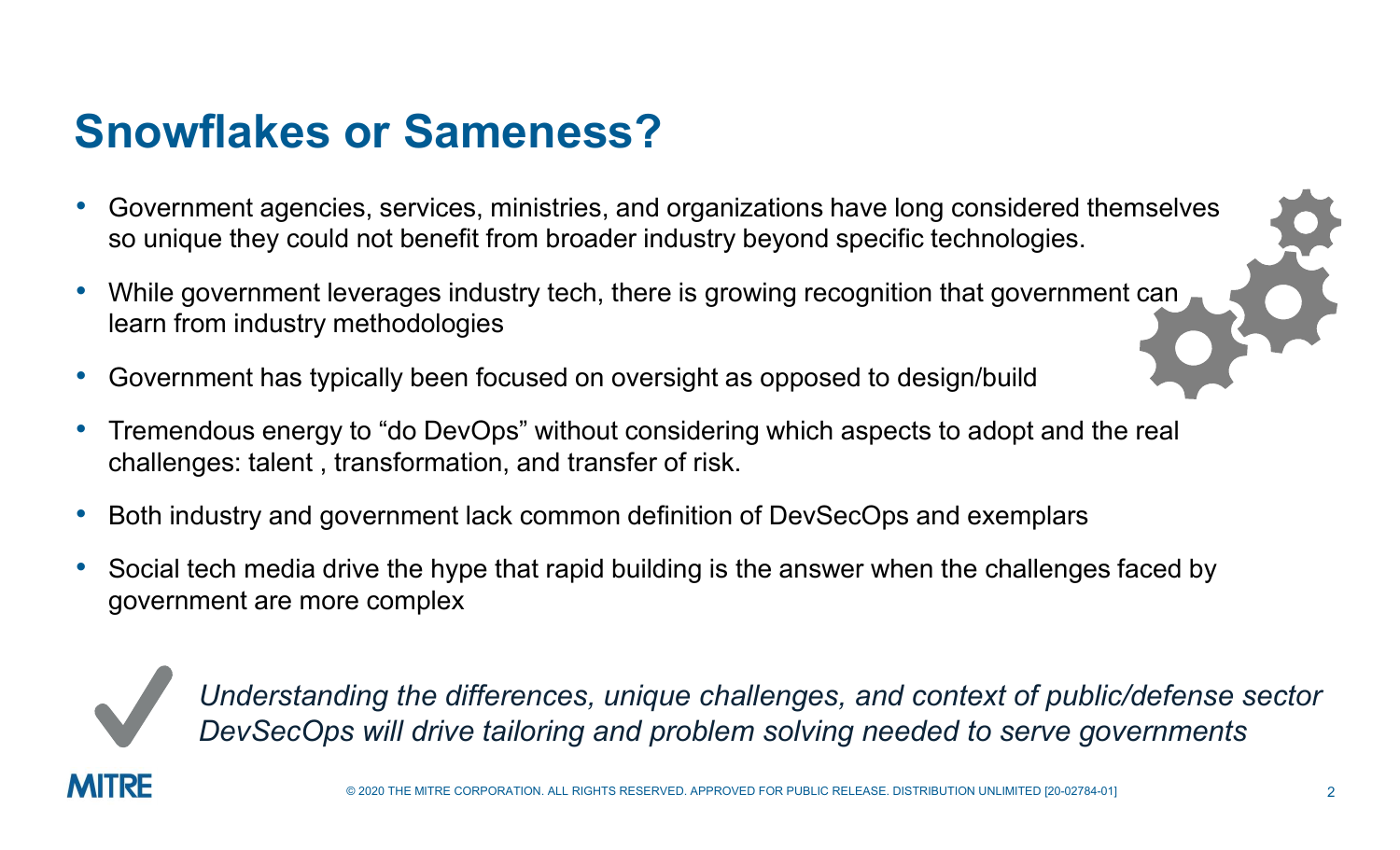### Sameness: Thirst for Innovation



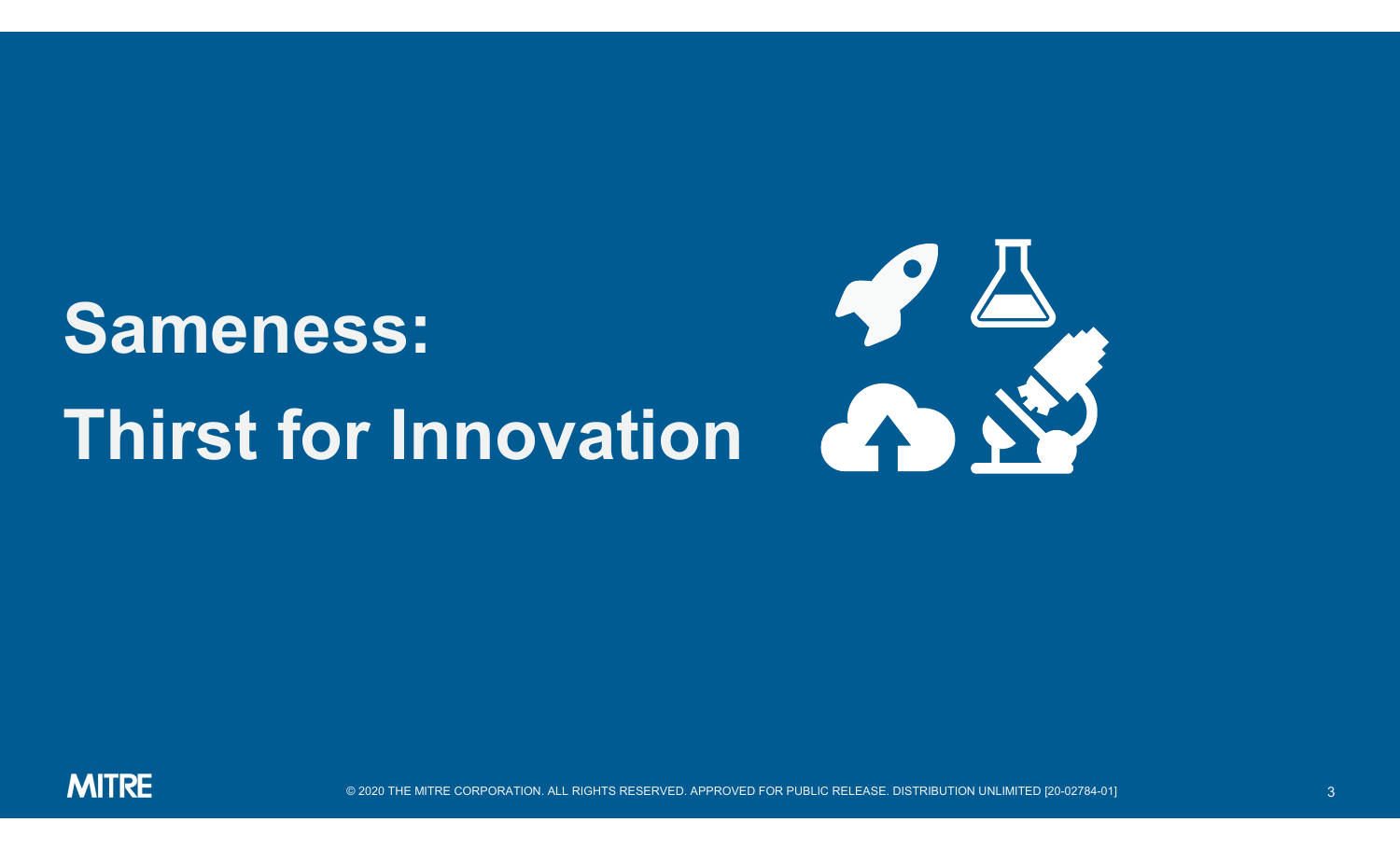#### Snowflake: Problem Space



- Generally, government manages acquisition and focuses on oversight
- Much of the government software needs are for complex adaptive systems; these are system of systems with mission workflows involving hardware/software integration • Generally, government manages acquisition and focuses on<br>
• Much of the government software needs are for complex<br>
• adaptive systems; these are system of systems with mission<br>
• DevOps literature and use cases are often oversight<br>
Much of the government software needs are for complex<br>
adaptive systems; these are system of systems with mission<br>
workflows involving hardware/software integration<br>
DevOps literature and use cases are often<br>
gr • Much of the government software needs are for complex<br>
adaptive systems; these are system of systems with mission<br>
workflows involving hardware/software integration<br>
• DevOps literature and use cases are often<br>
greenfiel
- DevOps literature and use cases are often greenfield/cloud/app-focused
- Most of the software supports government workers, scientists, and warfighters
- vorkflows involving nardware/software integration<br>
 DevOps literature and use cases are often<br>
greenfield/cloud/app-focused<br>
 Most of the software supports government workers, scientists,<br>
and warfighters<br>
 Government i DevOps literature and use cases are often<br>greenfield/cloud/app-focused<br>Most of the software supports government workers, scientis<br>and warfighters<br>Government info systems need to protect many types of dat<br>(classified, PII,
- isolated environments and data centers
- 

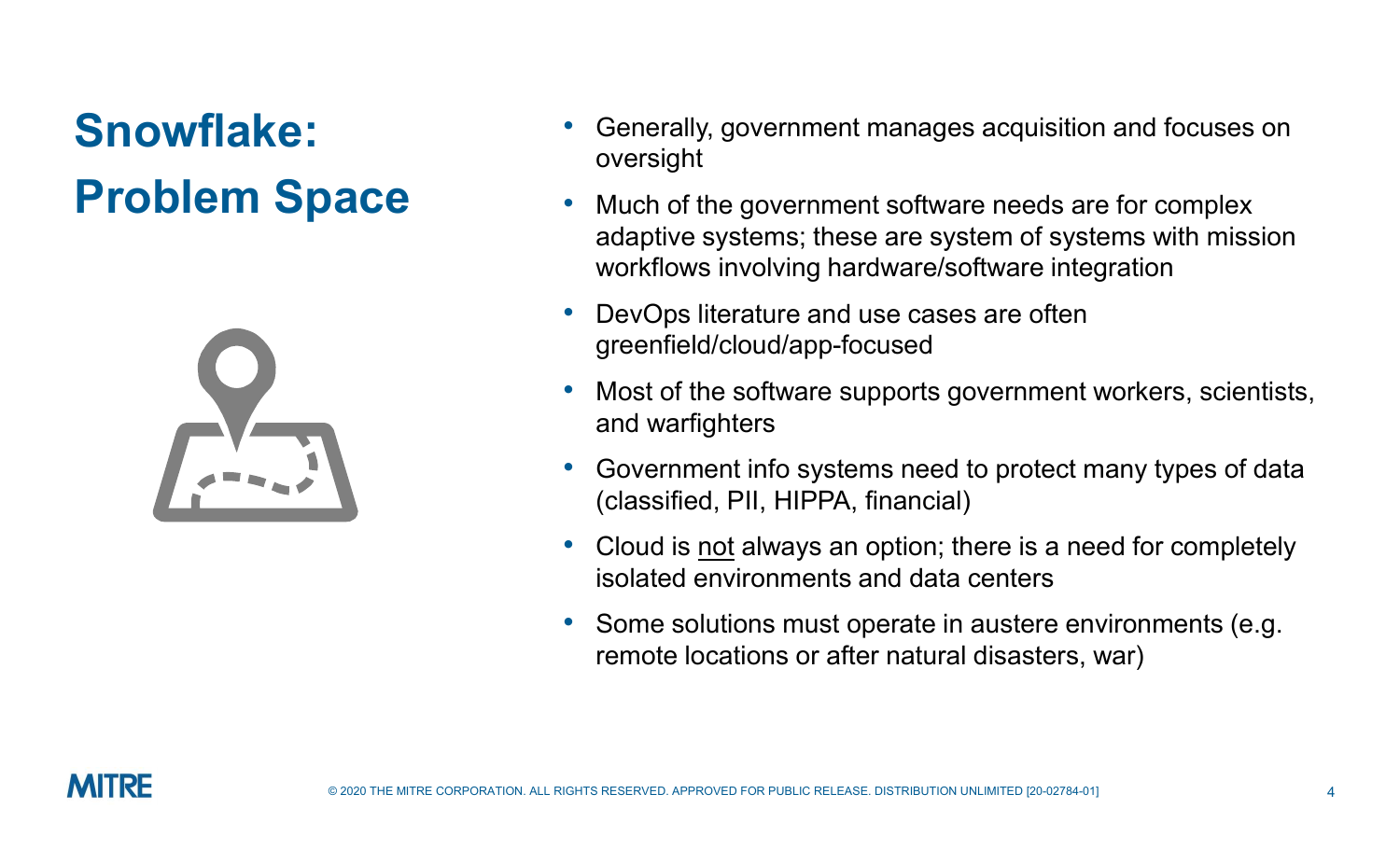#### Snowflake: Acquisition



- Much, if not most, delivery of software for governments is contracted and acquired
- Government wants innovation but government acquisition smarts have not caught up yet
- New acquisition guidance is being piloted now such as Adaptive Acquisition Framework (AAF) though adoption is difficult • Much, if not most, delivery of software for governments is<br>
contracted and acquired<br>
• Government wants innovation but government acquisition<br>
smarts have not caught up yet<br>
• New acquisition guidance is being piloted no
- Transformation for existing programs and portfolios often takes contract rework
- it directly
- When acquisition is awarded, there are different teams or different contractors for each skill: architecture, development, testing, security, operations with varying goals and success criteria

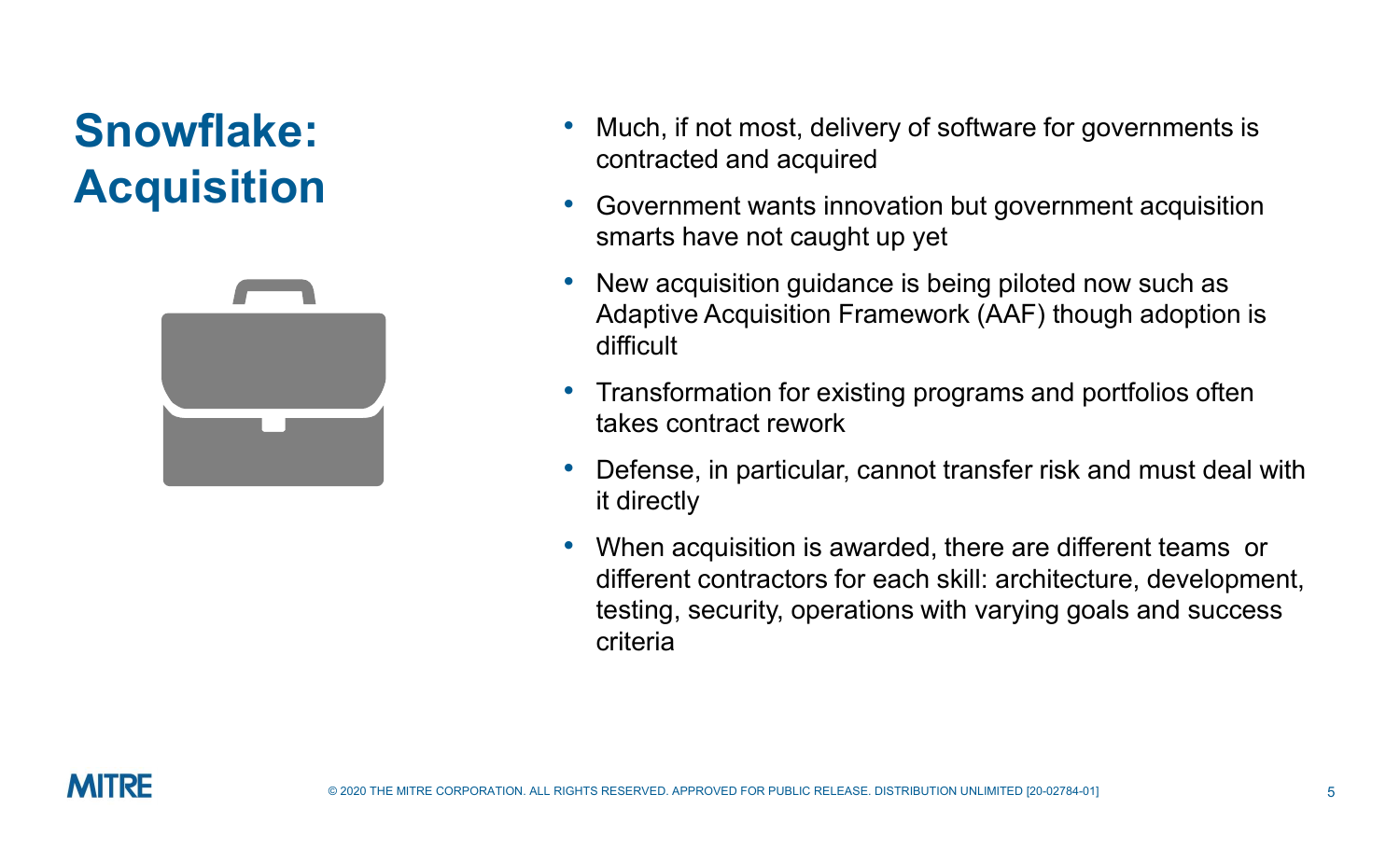#### Snowflake: **Workforce**



- Government staff often focused on oversight instead of implementation
- Govt staff are trained and operate in roles that are not as technical as their contractor counterparts
- Government suffers from an aging workforce with nearly 20 times as many IT employees over 50 as are under  $30<sup>a</sup>$
- The existing workforce needs to be retrained and provided with upskilling opportunities • Government staff often focused on oversight instead of<br>
• Govt staff are trained and operate in roles that are not as<br>
technical as their contractor counterparts<br>
• Government suffers from an aging workforce with nearly
- offered by industry
- We are asking folks to be more directly involved—the shift is happening quickly without giving personnel an opportunity to become comfortable with the change
- While government may understand the need to change, it is difficult truly transform
- Government is just now learning to refocus on transformation instead of transition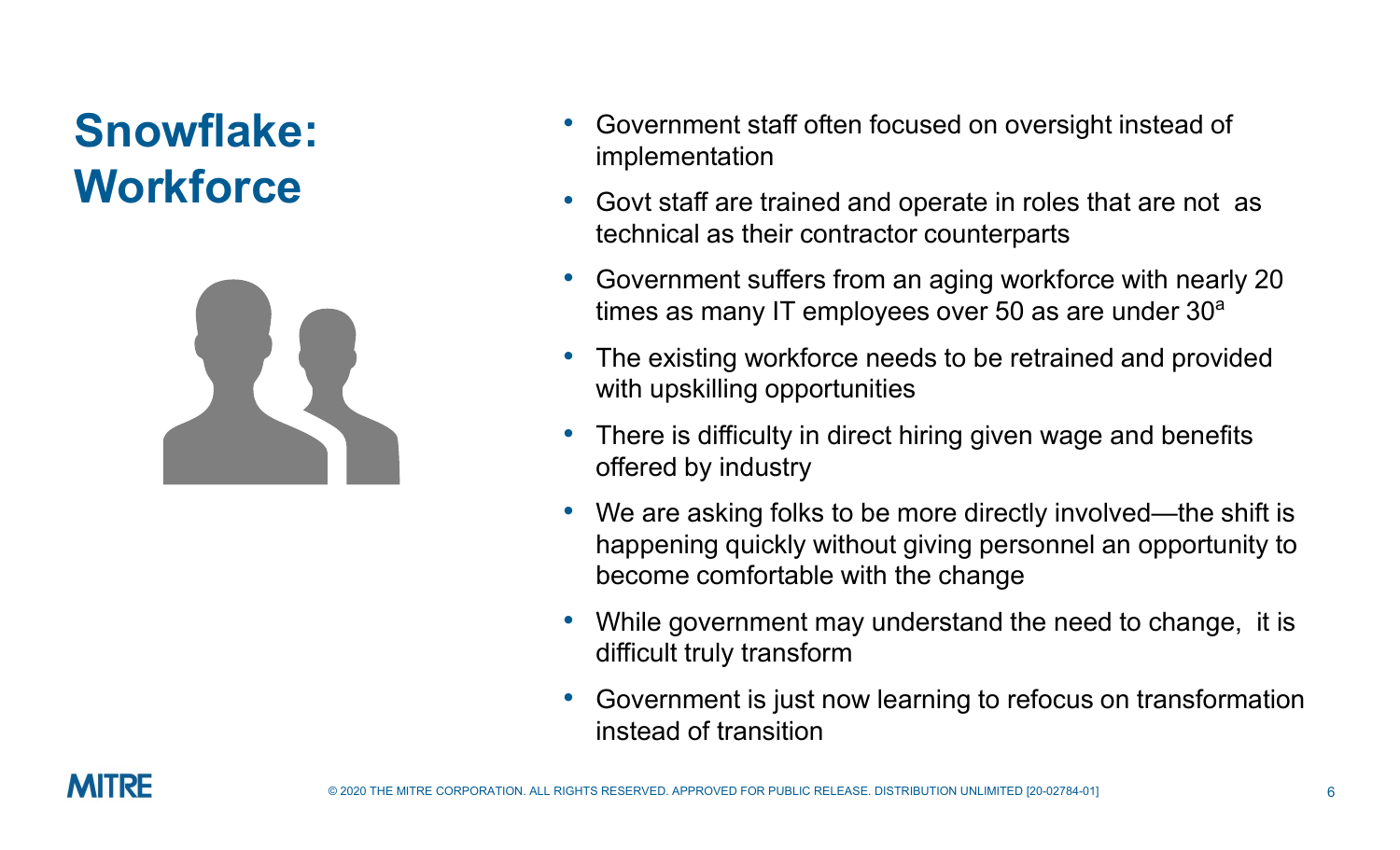## Sameness: Conway's Law

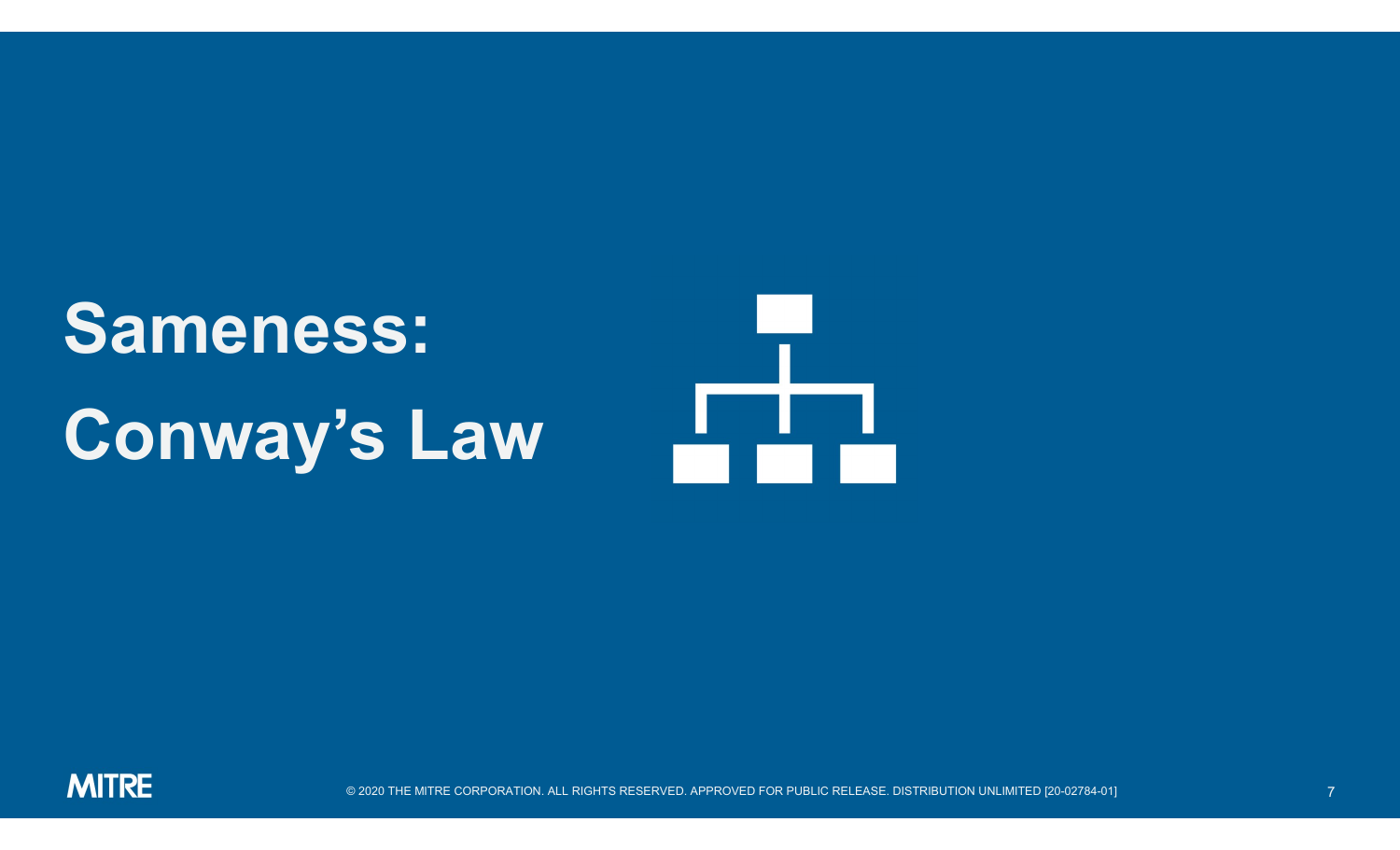#### Snowflake: **Organizational** Structure & Culture



- Cross functional teams generally do not exist
- Cross functional teams generally do not exist<br>• Greenfield development is often assigned to the same waterfall or<br>• Different teams or different contractors are given responsibility to TOGAF/DODAF inspired team structures
- Different teams or different contractors are given responsibility to delivery skills institutionalizing "throwing over the wall" Cross functional teams generally do not exist<br>Greenfield development is often assigned to the same waterfall or<br>TOGAF/DODAF inspired team structures<br>Different teams or different contractors are given responsibility to<br>deli
- The cultural barriers introduced by traditional hierarchy, political
- There is much less turnover in the work force; transformation demands new leaders and workers to infuse new mindsets
- The new state is radically different; transformation is difficult b especially it impacts people personally<sup>c</sup>
- Unionized IT shops need special consideration and negotiation
- A resulting trend is towards more centralization especially for **DevSecOps**

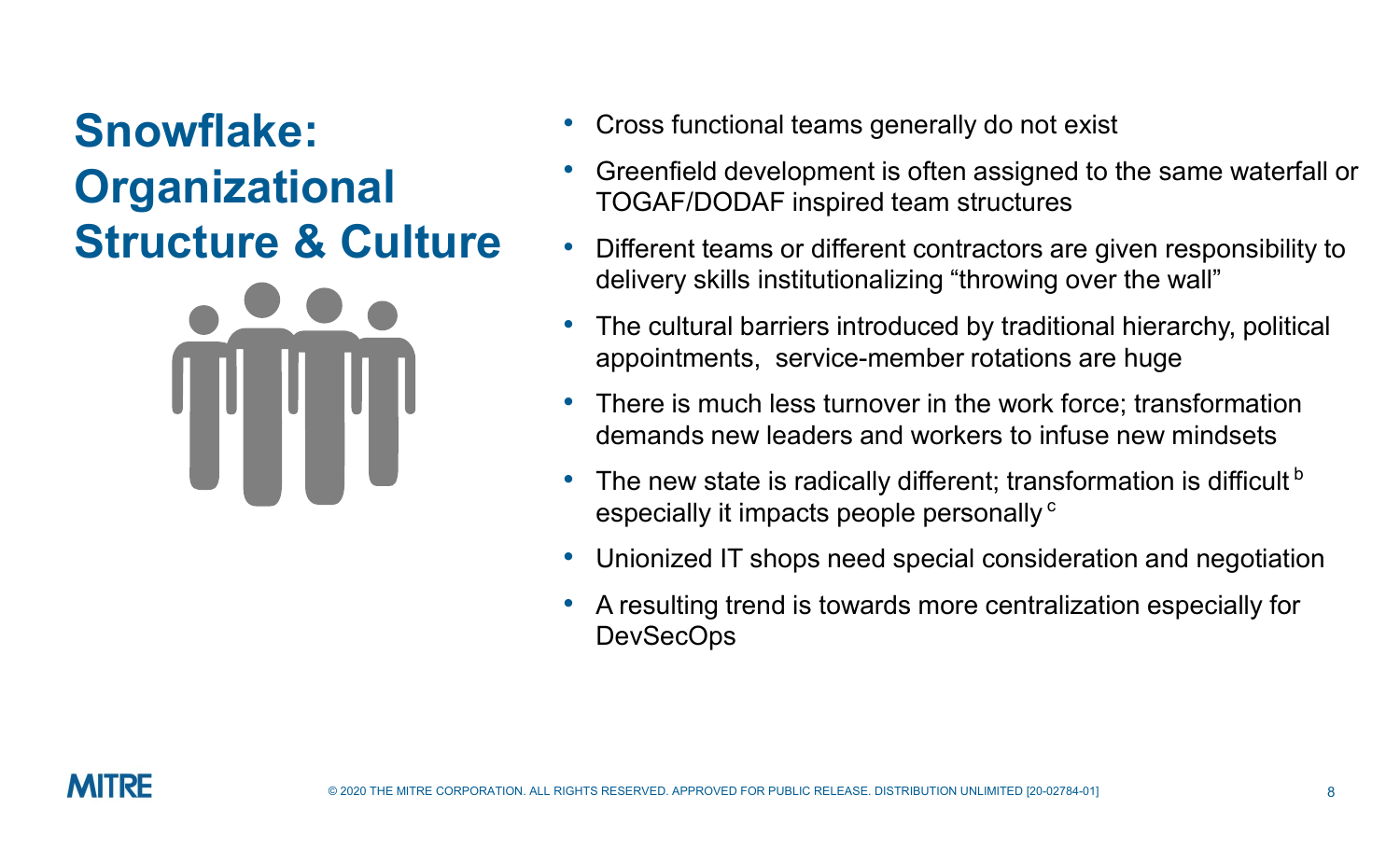#### Snowflake: Too much DEV / not enough OPS



- Developer-centricity abounds factories and pipeline focus on<br>developers getting code into production quickly<br>• New teams are created to "run DevOps" developers getting code into production quickly
- New teams are created to "run DevOps"
- Software factory mentality awards pipeline implementation and pipeline usage to different contract for even a single system
- Looking for fast software development and not the feedback loop from operations
- Hyper CI/CD focused given the maturity of automated unit testing. The focus is on CI
- Agencies and organizations are often less involved in Ops so have less exposure and less understanding of the value
- The addition of Sec to Dev(Sec)Ops is helping to widen the aperture

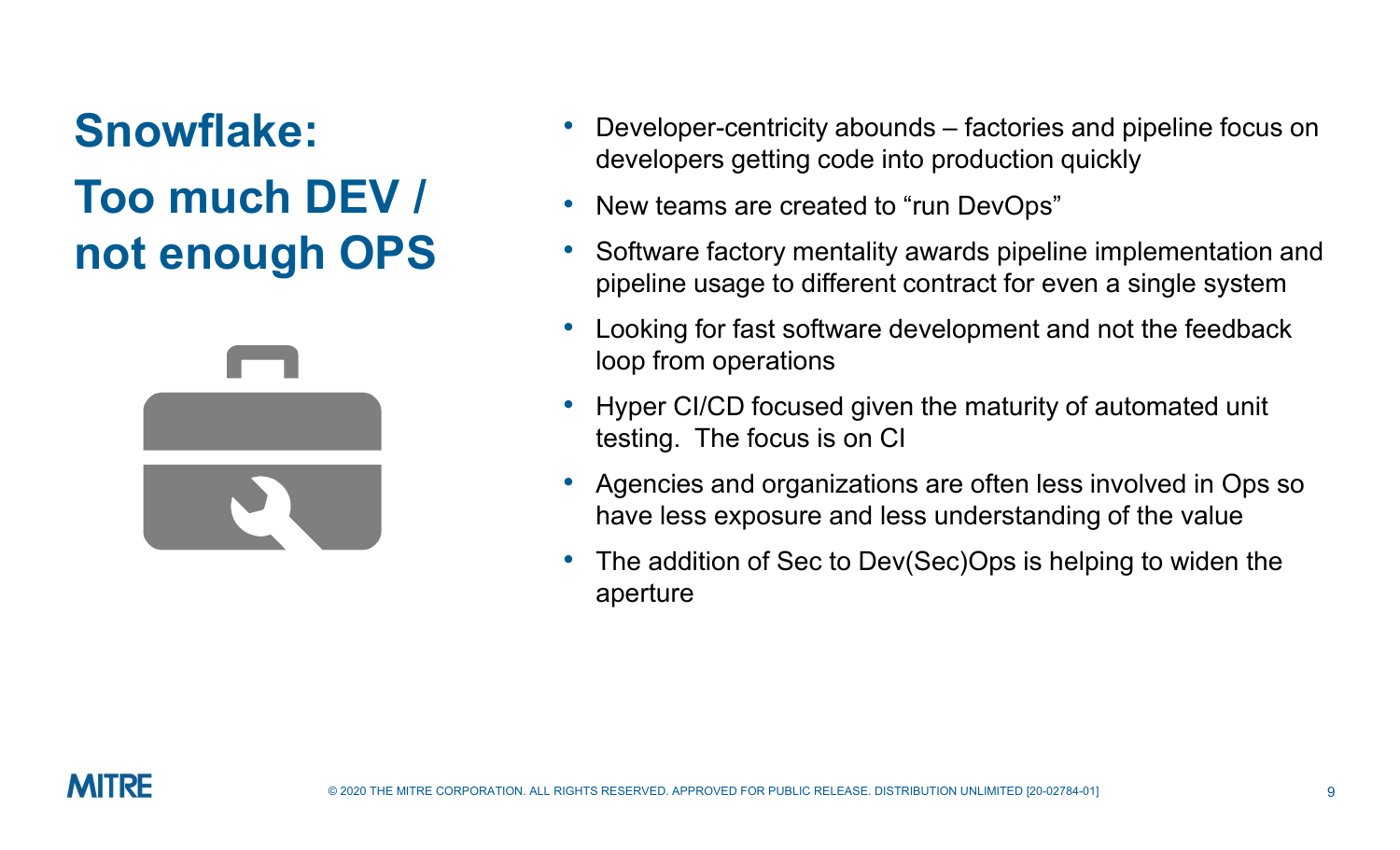### Sameness: Focus on Value



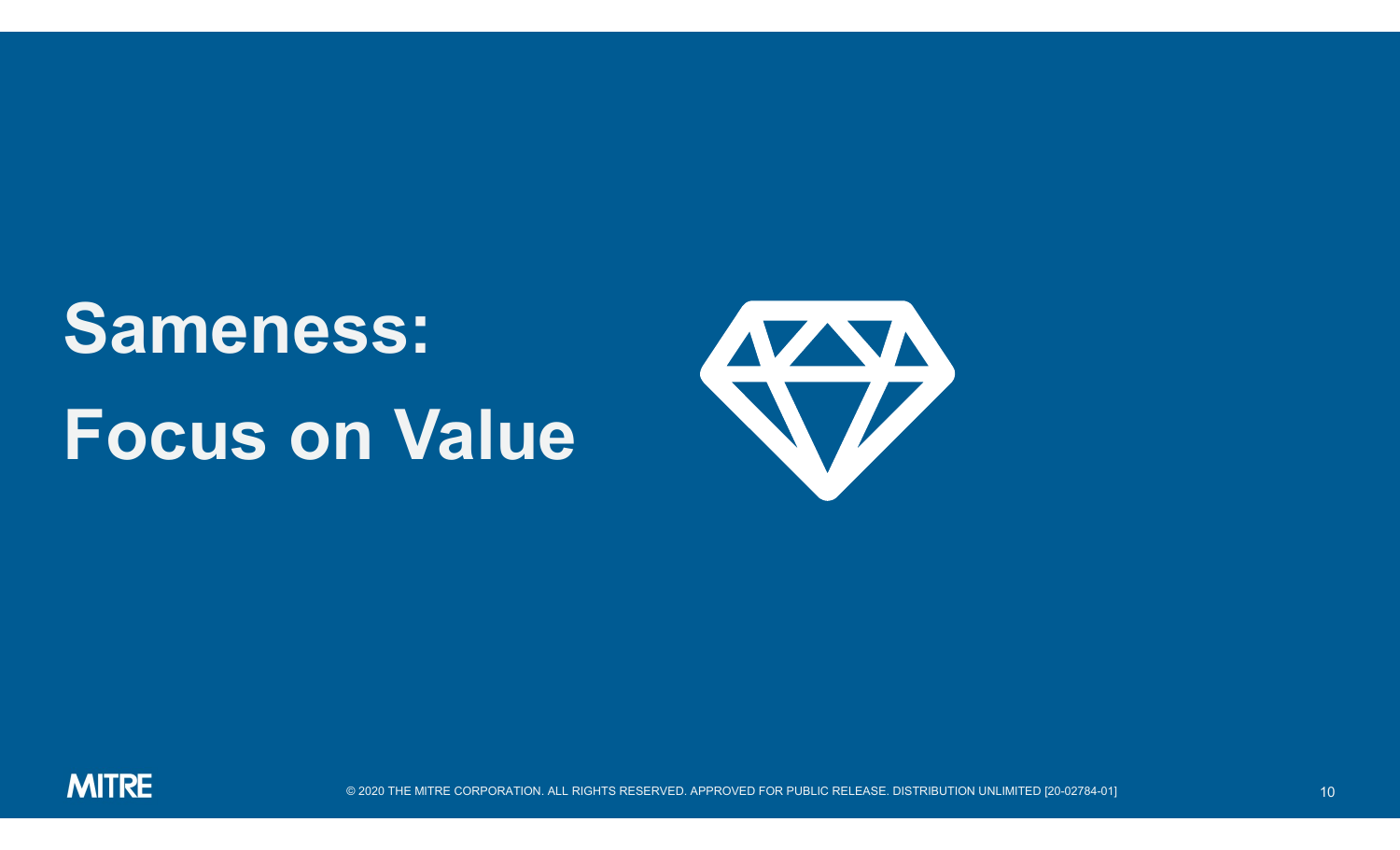### Snowflake: Defining Value



- Return on investment (ROI) does not hold relevance but senior government leaders want to hear about ROI.
- Determining value completely depends on the mission needs and services provided
- Civilian agencies more likely to have metrics and value based on services to citizens
- What about defense…?
- The govt acquisition community is not very good on identifying these type of measures and resulting metrics for determining the ROI of the chaining being instituted From a services provided<br>• Civilian agencies more likely to have metrics and value based<br>on services to citizens<br>• What about defense...?<br>• The govt acquisition community is not very good on identifying<br>these type of measu
- means being even more removed from determining value
- Concept of a single product owner who can prioritize the roadmap based on value generally cannot be achieved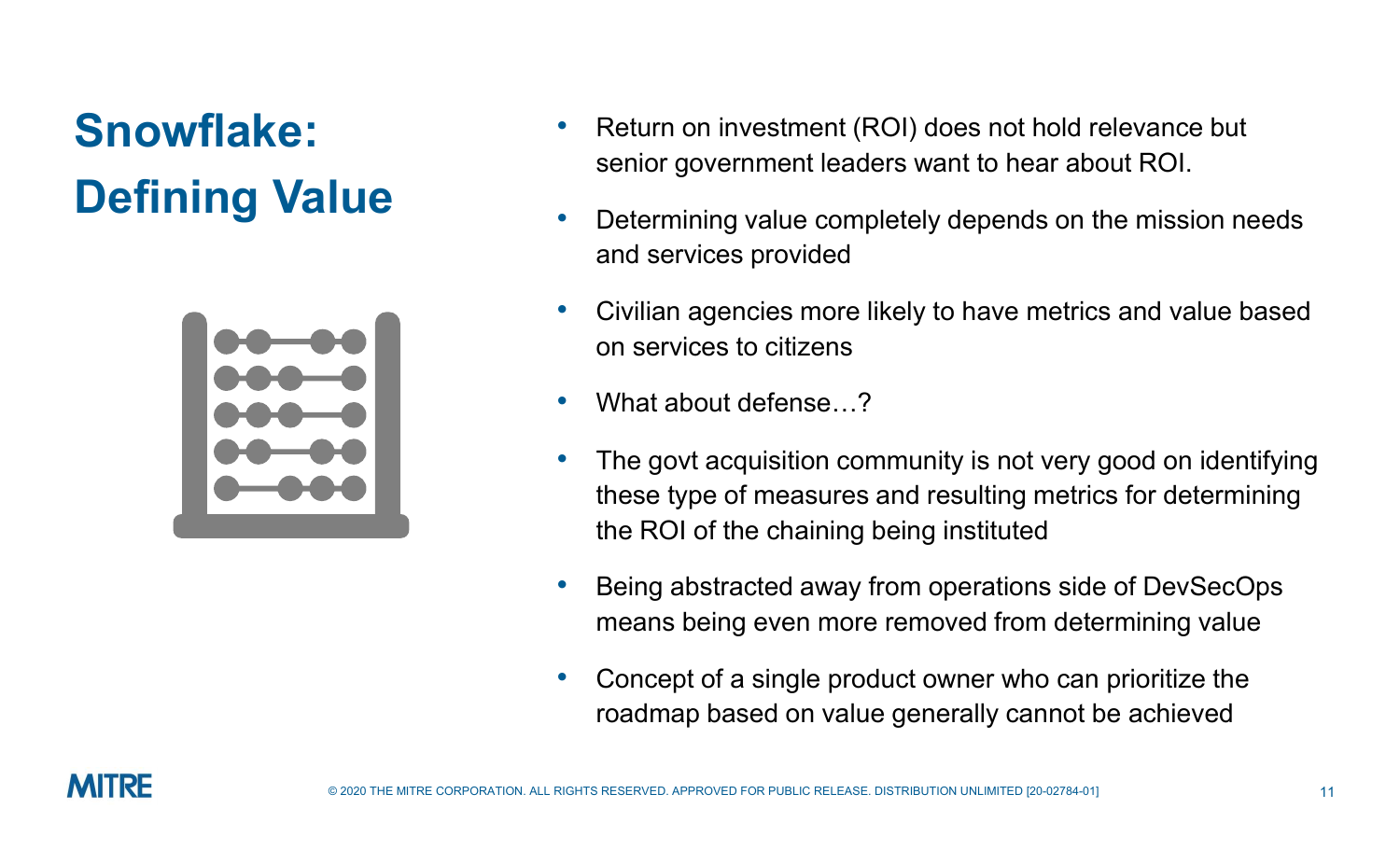### Sameness: Cyber vigilance



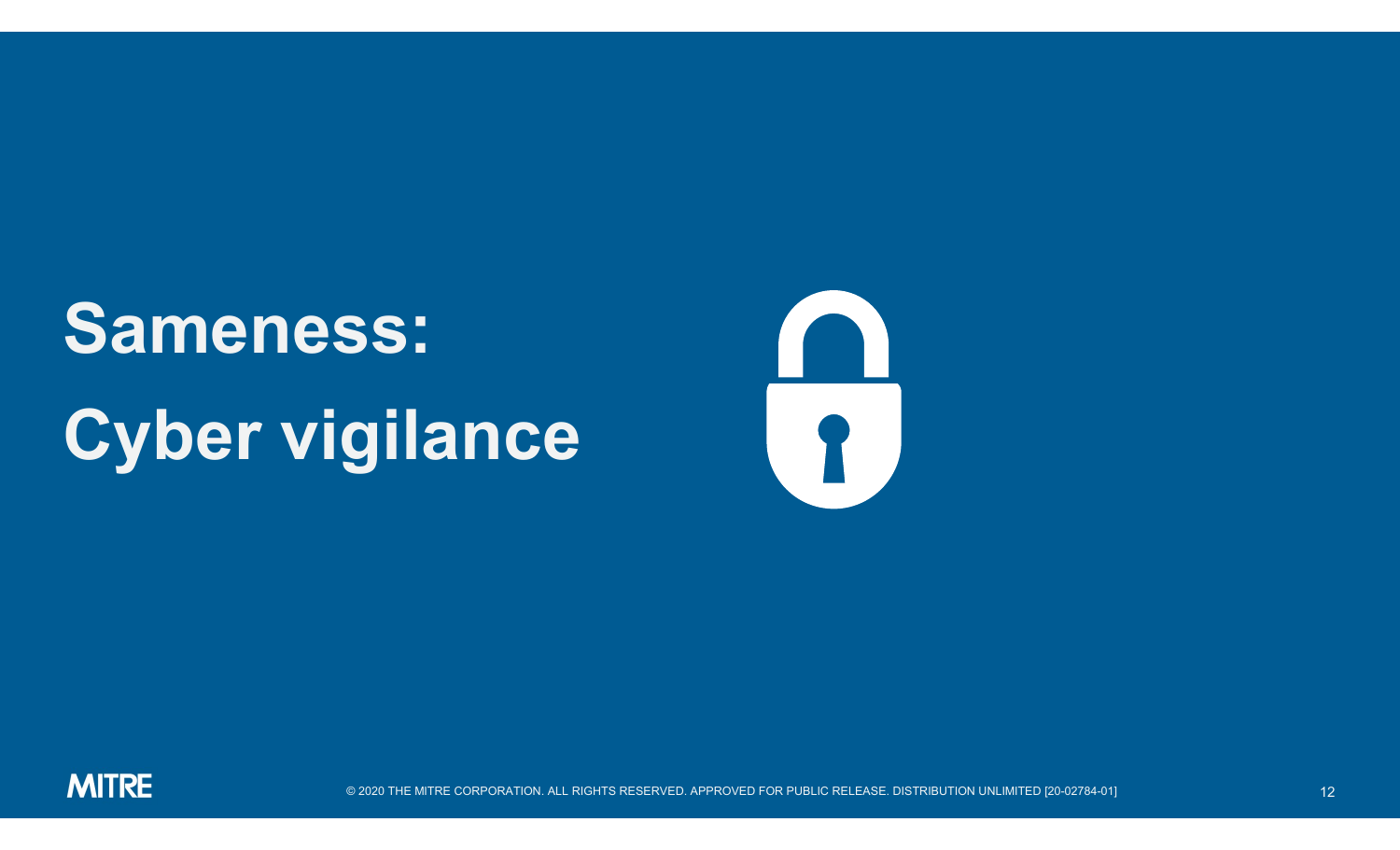#### Snowflake: Pedigree, ATO, and more



- No room for error when the lives of citizens and sovereignty of a nation is at stake
- Increasing software footprint means increased cyber risk
- Authority to Operate (ATO) can take up to 18 months
- Open Source cannot simply be adopted without understanding the impact and intent of contributions
- Understanding software pedigree/lineage is paramount
- Industry/Government currently working on a software bill of materials (SBOM) standard to improve lineage reporting

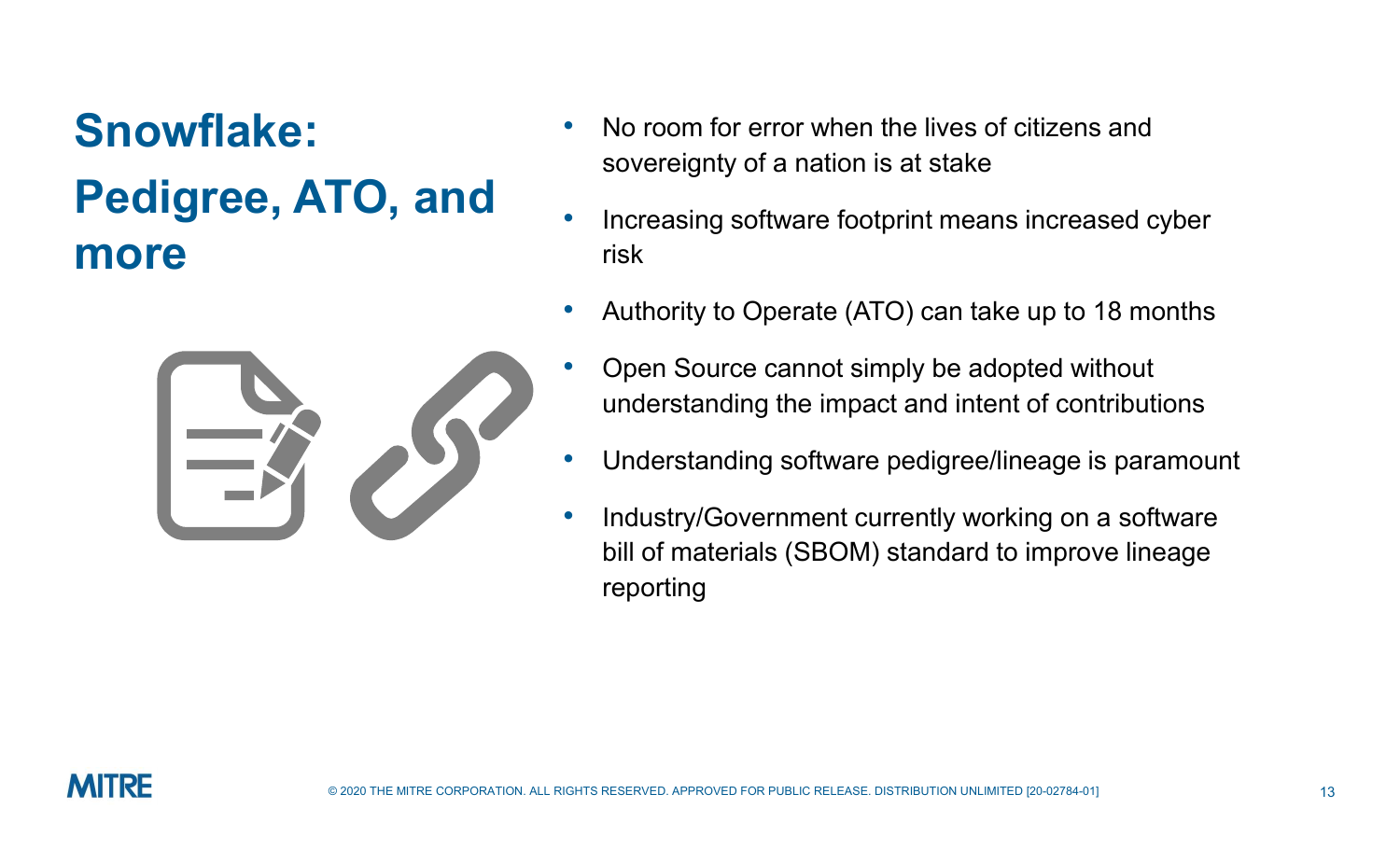### Sameness: Pride and Passion

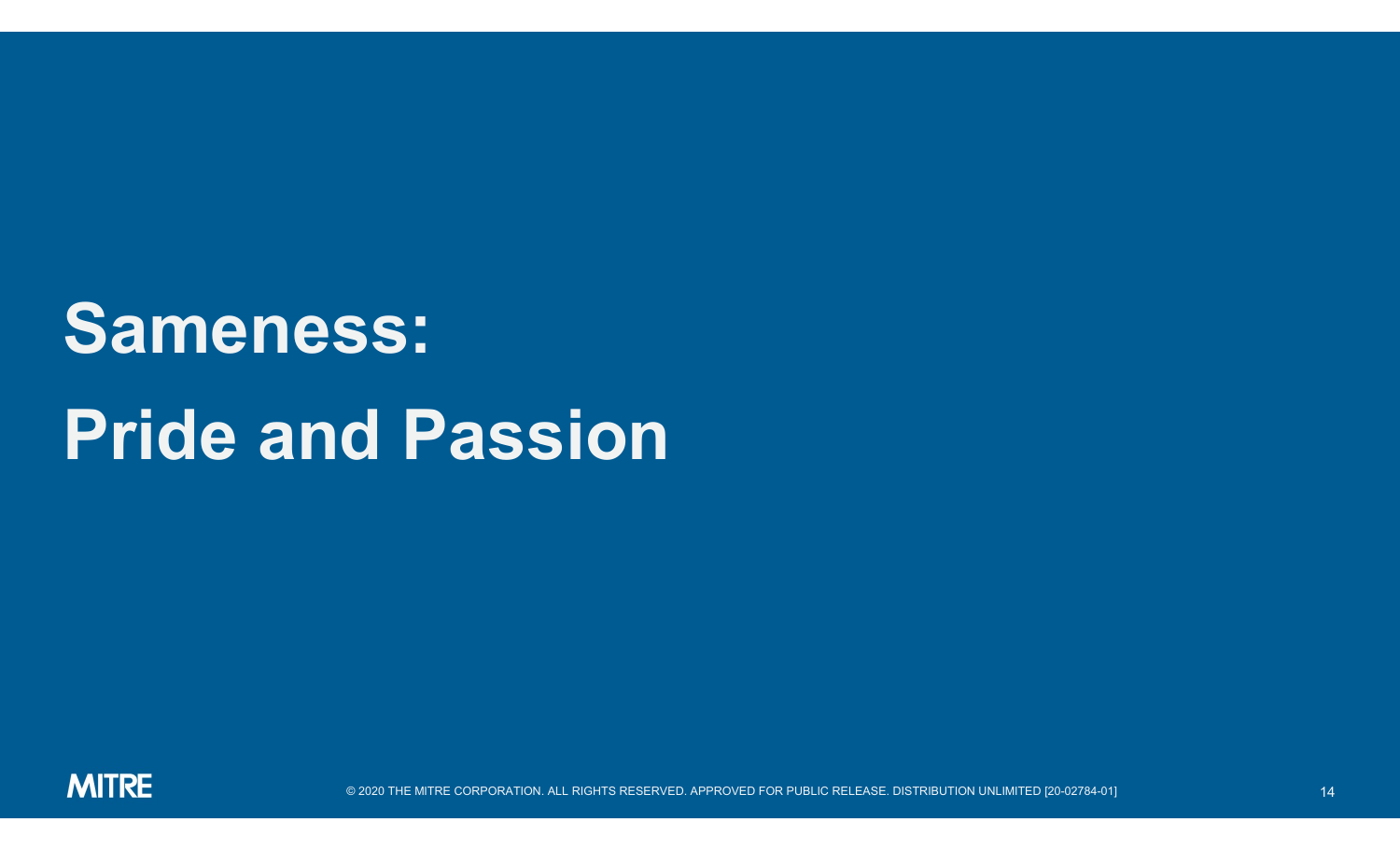

Tracy L. Bannon TBannon@MITRE.org TracyBannon@gmail.com https://www.linkedin.com/in/tracylbannon @TracyBannon

Special thanks for though contributions from Paul Vencill, Dr. Bob Cherinka, Carlos Vera, and MITRE Lab's software engineering division (L180).

Disclaimer: The views, opinions and/or findings contained in this report are those of The MITRE Corporation and should not be construed as an official government position, policy, or decision, unless designated by other documentation.